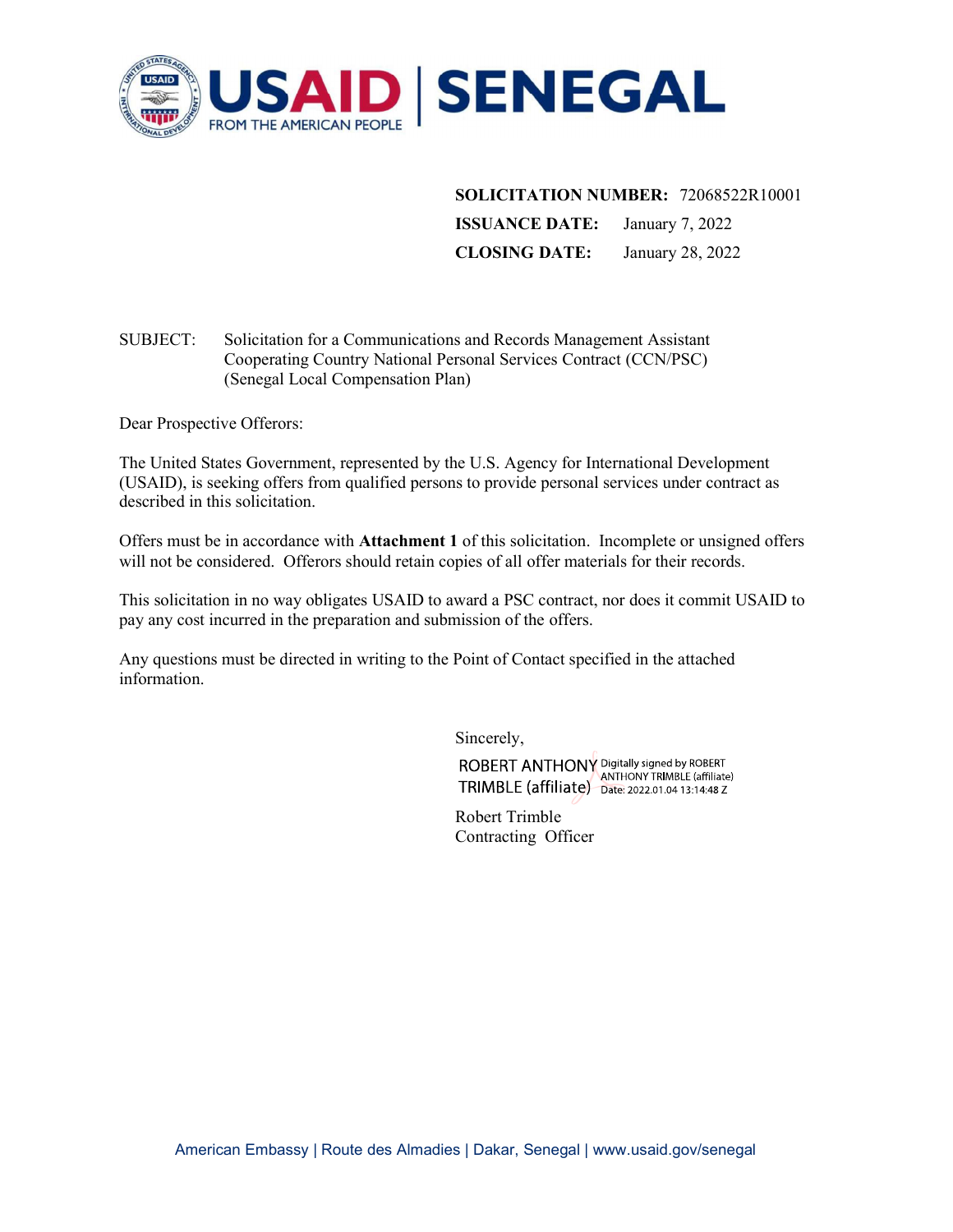### I. GENERAL INFORMATION

- 1. SOLICITATION NUMBER: 72068522R10001
- 2. ISSUANCE DATE: January 7, 2022
- 3. CLOSING DATE/TIME FOR RECEIPT OF OFFERS: January 28, 2022 11:59 p.m. (GMT)
- 4. POINT OF CONTACT: Recruitment team, email at Usaiddakar-hr@usaid.gov
- 5. POSITION TITLE: Communications and Records Management Assistant
- 6. MARKET VALUE: From Step 1: FCFA 9,374,796 to Step 13: FCFA 14,482,968 equivalent to grade FSN-6 (no relocation benefits; see page 8 for benefits). In accordance with AIDAR Appendix J and the Local Compensation Plan of USAID/Senegal. Final compensation will be negotiated within the listed market value.
- 7. PERIOD OF PERFORMANCE: The services provided under this contract are expected to be of a continuing nature that will be executed by USAID through a series of sequential contracts, subject to the availability of funds, the need for services and performance. The base period will be for one year, estimated to start on o/a March 1, 2022. Based on Agency need, the contracting Officer may exercise an additional option period for four years for the dates estimated as follows:

| Base Period:     | $\alpha$ o/a April 1, 2022 to March 31, 2023 |
|------------------|----------------------------------------------|
| Option Period 1: | $\vert$ o/a April 1, 2023 to March 31, 2027  |

- 8. PLACE OF PERFORMANCE: US Embassy/USAID compound in Senegal, with possible travel as stated in the Statement of Duties.
- 9. ELIGIBLE OFFERORS: USAID policy is that a Cooperating Country National (CCN), meaning an individual who is a cooperating country (Senegal) citizen or a non-cooperating country citizen lawfully admitted for permanent residence in the cooperating country (including citizens of ECOWAS member states) may apply. A CCN is preferred over a local-hire Third Country National (TCN) in order to integrate the foreign assistance effort into the community, enhance the skills of the cooperating country's population, and contribute to the local economy. A local-hire TCN must only be used when qualified CCNs are not available. Therefore, CCN applications will be screened first. If qualified CCNs are not available, USAID will consider applicants from TCNs.

# 10. SECURITY LEVEL REQUIRED: Facility Access

### 11. STATEMENT OF DUTIES

### BASIC FUNCTION OF POSITION

The Communications and Records (C&R) Management Assistant position, located in the Regional Executive Office (R/EXO), manages the Mission Records Program. Services are provided to USAID/Senegal and field offices in Burkina Faso, Chad, Mauritania, and Niger. USAID/Senegal also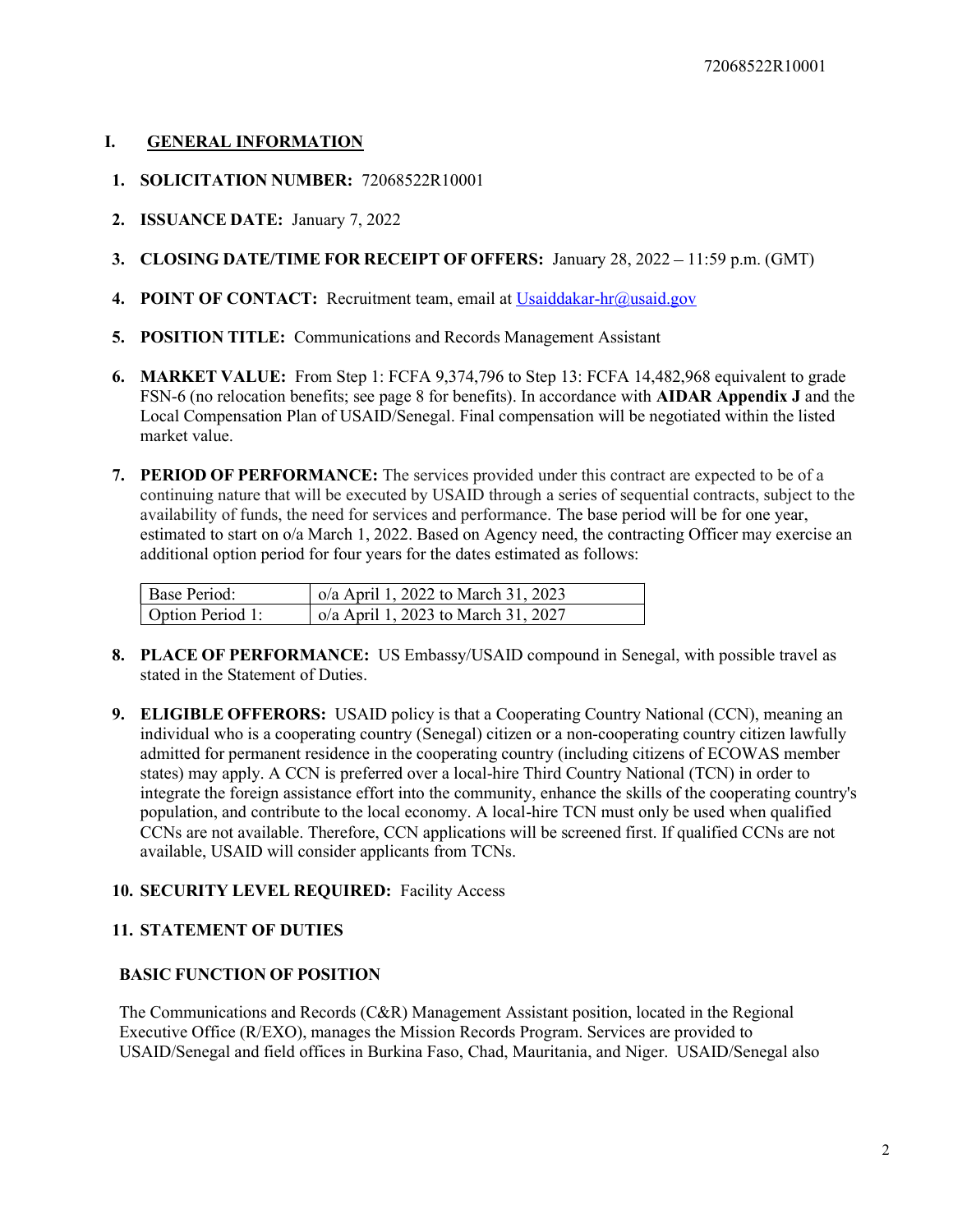houses regional offices to include the U.S. Office of Foreign Disaster Assistance (OFDA), Food for Peace (FFP) and Office of Inspector General (OIG).

Incumbent is responsible for managing the Mission Records Program by maintaining and monitoring vital records, correspondence, and filing. S/he provides technical assistance to Mission File Custodians as well as coordinates procedures for adequate classification, storage and disposition. This position also coordinates the daily receipt, processing, registration, distribution and dispatch of unclassified incoming and outgoing mail/correspondence. S/he maintains all communications and records chronological files, mail-related documentation and reproduction services. Incumbent will also verify and process monthly telephone bills/invoices and update the records database. Incumbent coordinates reproduction services such as imaging/scanning, copying, and file upload to the Agency Secure Image and Storage Tracking (ASIST) System as needed.

The job holder may be required to travel (25% minimum) to support field offices within the region.

## MAJOR DUTIES AND RESPONSIBILITIES

### 1. Correspondence and Mail Management (30%)

- Responsible for managing incoming and outgoing mail and implements procedures for prompt and efficient handling, including proper routing and logging. Responsible for collection, sorting, packing, distribution and delivery of international, local and express mail, as well as receipt and dispatch via the respective mail system, including diplomatic pouch and courier services. Ensures inbound and outbound mail is registered in the appropriate C&R logs, tracks undelivered express mail and other registered mail, and maintains mail-related documentation such as diplomatic pouch receipts and airway bills.
- Maintains lists of current and former Mission employees for mail sorting purposes and mail forwarding.
- Maintains critical liaison with the respective staff of the American Embassy, to coordinate procedures and schedules for timely correspondence and mail exchange and to resolve all associated problems.
- Interprets the official regulations and internal instructions, regulating the communications and correspondence management associated with policy, schedule and pricing information concerning diplomatic pouch and local and express mail systems.
- Performs procedures related to daily processing, registration and distribution of unclassified incoming and outgoing correspondence (letters, facsimiles, etc.).
- Verifies and processes monthly telephone bills/invoices and updates the records database.
- Manages subscriptions to local and international periodicals and coordinates distribution to Mission offices. Serves as primary liaison to vendors and verifies monthly billing.

#### 2. Records Management Functions (30%)

- Implements and maintains the Records Management Program for appropriate classification and archive of both paper and electronic Mission documents and files.
- Provides technical assistance for Mission File Custodians to fulfill procedures required for file station arrangement and maintenance; creates new files as needed.
- Participates in presentations for Mission employees regarding proper records management procedures and policies in compliance with USAID and Federal regulations.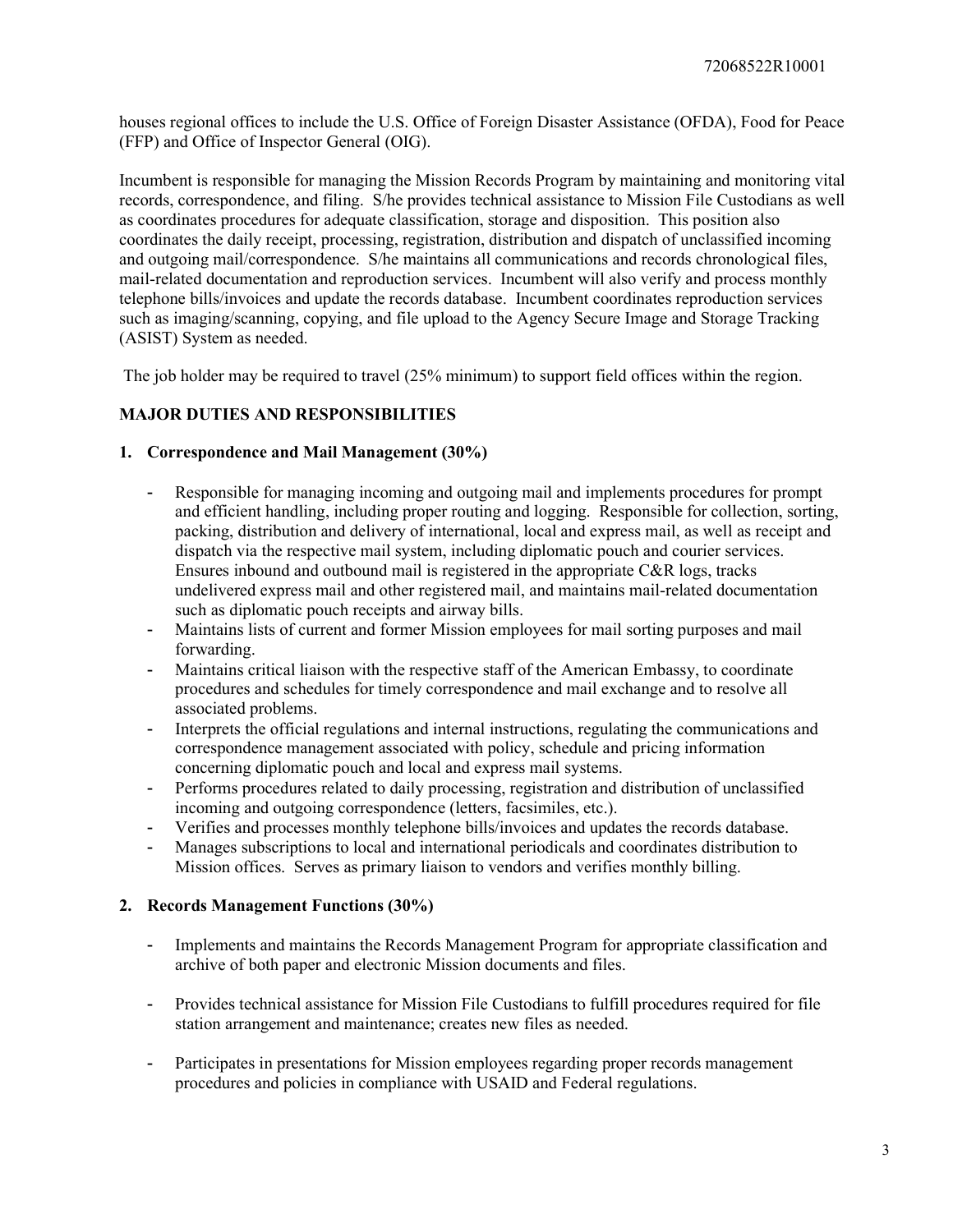- Facilitates the retirement and disposal of Mission inactive records and non-record materials prepares and registers records storage boxes; ships retired records to USAID/W Records Depository in Washington, D.C., maintains control over the records retained temporarily in the C&R storage area; and destroys paper materials in accordance with requisite policies and regulations.
- Provides scanning services for imaging, tracking and archiving documentation required for the Agency Secure Image and Storage Tracking (ASIST) system.
- Trains Mission Administrative Assistants and other personnel, as appropriate, regarding proper classification, maintenance and disposition of records and files in accordance with the new Automated Directives System (ADS).

#### 3. Administrative Support (20%)

Provides administrative duties as required, i.e. manage office supplies, coordinate follow-up to Embassy/State concerning work order requests, provide backup duties for EXO staff in case of absence, and/or special tasks assigned.

#### 4. Telephone Bills/Invoice Services (10%)

The incumbent is responsible for processing and verifying monthly telephone bills/invoices and prepares account summary/tax invoices.

- Coordinates printing, sorting/distribution and tracking of each bill/invoice.
- Updates and verifies billing amounts in database form and submits a monthly spreadsheet of invoiced amounts to the Office of Financial Management (OFM) for payment.

#### 5. Information and Reproduction Services (10%)

- Provides assistance to update, copy and distribute telephone lists, as well as other Mission documents, including contact and personal information, such as Emergency Notification List, contact cards for American and Third-Country National personnel.
- Maintains liaison with appropriate Mission staff in Senegal, Burkina Faso, Niger, Mauritania and Chad to exchange and maintain current contact information.
- Maintains the Mission Directives System, including clearance, formatting, numbering, issuance, filing, replacement and storage of original Mission Orders and Mission Notices, as well as their electronic copies.
- Manages copying, binding and laminating services, as required.

Supervision Received: The incumbent will report directly to the Supervisory Administrative Management Specialist who establishes basic work guidelines and provides general supervision.

Supervision Exercised: This position is non-supervisory.

CCN PSCs may participate in temporary duty (TDY) travel to USAID/Washington and other Missions in order to participate in the Foreign Service National Fellowship Program described in ADS 495maa.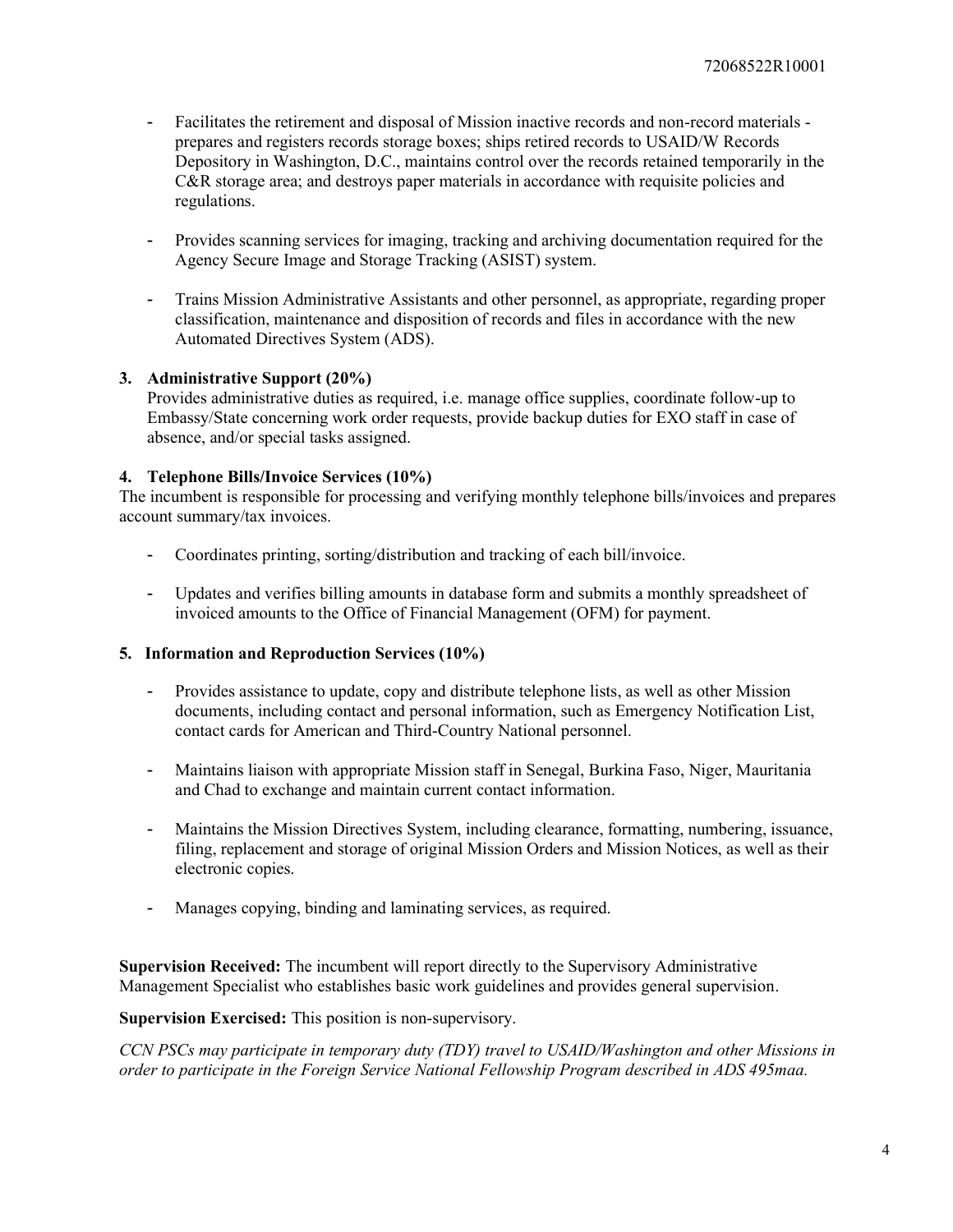### 12. PHYSICAL DEMANDS

The work requested does not involve undue physical demands.

## II. MINIMUM QUALIFICATIONS REQUIRED FOR THIS POSITION

- a. Education: Minimum of secondary schooling.
- b. Prior Work Experience: A minimum of two (2) experience in office administration or related logistics in correspondence/mail management functions is required.
- c. Post Entry Training: Incumbent will receive training concerning USAID-specific systems and regulations governing data classification, maintenance, and storage. S/he will also be provided on-the-job self-directed training in the form of reference manuals, USAID Handbooks, Automated Directed System (ADS), Foreign Affairs Manuals, USAID Mission Orders, and Administrative Notices/Procedures.
- d. Language Proficiency (List both English and host country language(s) proficiency requirements by level (II, III,  $IV$ ) sp/rd/wr): Level III English (good working knowledge of speaking, reading and writing). Fluent French (written and oral) at level IV is required.
- e. Job Knowledge: Must have a solid knowledge of administrative support services. Demonstrated proficiency to provide clerical support such as typing and database management.
- f. Skills and Abilities: The incumbent must be tactful, possess good judgment, and be able to maintain positive working relationships. S/he must have the ability to follow oral and written instructions. Must exhibit good organizational skills.

# III. EVALUATION AND SELECTION FACTORS

The Government may award a contract without discussions with offerors in accordance with FAR 52.215-1. The CO reserves the right at any point in the evaluation process to establish a competitive range of offerors with whom negotiations will be conducted pursuant to  $FAR 15.306(c)$ . In accordance with  $FAR 52.215-1$ , if the CO determines that the number of offers that would otherwise be in the competitive range exceeds the number at which an efficient competition can be conducted, the CO may limit the number of offerors in the competitive range to the greatest number that will permit an efficient competition among the most highly rated offers. The FAR provisions referenced above are available at https://www.acquisition.gov/browse/index/far.

### Selection Process

After the closing date for receipt of application, a Selection Committee will convene to review applications that meet the minimum requirements and evaluate them in accordance with the evaluation criteria. Incomplete applications from applicants who do not meet the minimum requirements will not be scored. As part of the selection process, only shortlisted applicants will be invited to participate in an oral interview. Required reference checks will be conducted only for shortlisted applicants who meet the specified requirements. The applicant's references must be able to provide substantive information about his/her performance and abilities.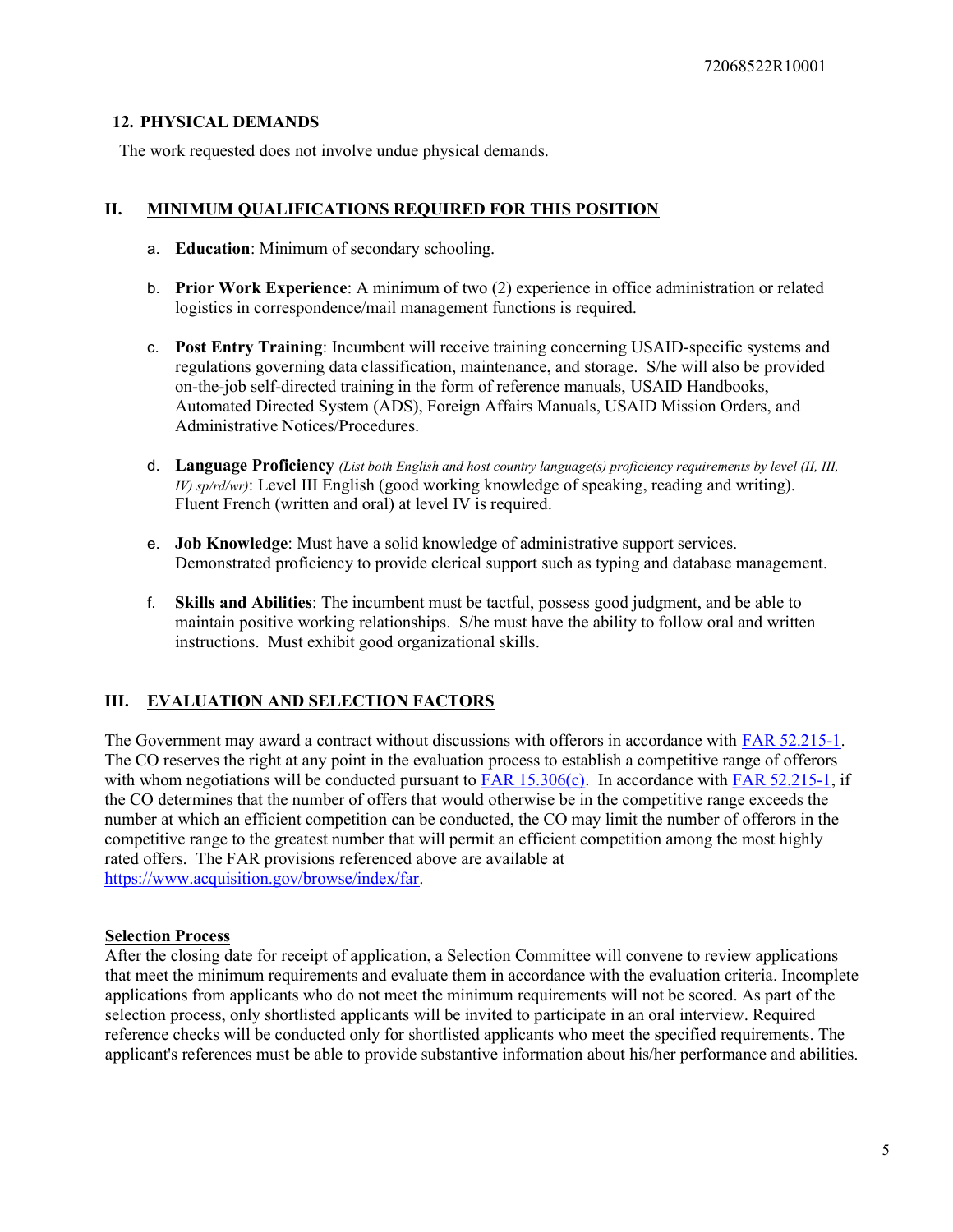## Rating System

Candidates will be evaluated and ranked based on the following selection criteria to a maximum score of 100 points:

- 1. Education 10 points
- 2. Prior Work Experience 25 points
- 3. Language Proficiency 15 points
- 4. Job Knowledge 25 points
- 5. Skills and Abilities 25 points

# IV. SUBMITTING AN OFFER

To ensure consideration of applications for the intended position, Offers must be received by the closing date and time specified in Section I, item 3 and submitted electronically to: usaiddakar-hr@usaid.gov with the following email subject line: [name of applicant] Solicitation 72068522R10001 Communications and Records Management Assistant.

Qualified applicants are required to submit the following five (5) items in separate email attachments in one email submission:

- 1. Cover letter: The cover letter should contain an overview of the applicant's qualifications and must state how the applicant meets the technical evaluation criteria: 1) minimum education, language proficiency, years of prior work experience requirements, and 2) knowledge, skills and ability, listed above in the section entitled Evaluation and Selection Factors. The filename should be: Cover letter [name of applicant] Solicitation 72068522R10001.
- 2. Current résumé/curriculum vitae (CV). The CV/résumé must contain sufficient relevant information to evaluate the application in accordance with the stated technical evaluation criteria, listed above. The title of the file should be: Resume/CV [name of applicant] Solicitation 72068522R10001.
- Applicants are required to provide no less than five (5) references who are not family members or relatives. References should include not less than three (3) from current or former supervisors (from both paid or volunteer work) who can provide information regarding applicant job knowledge and professional work experience. Applicants must provide accurate e-mail addresses for all references. The filename should be: References [name of applicant] Solicitation 72068522R10001.
- 4. Offeror Information for Personal Services Contracts form AID 309-2 which can be found at https://www.usaid.gov/documents/offeror-information-personal-services-contracts-individuals-aid-309-2 or in Internet. Offerors are required to complete and sign the form.
- 5. Copies of relevant academic degrees/diplomas, certificates, and other documents (such as short writing samples) supporting the application should be submitted in a single searchable PDF file. The filename must be: Supporting documents [name of applicant] Solicitation 72068522R10001.

Offers must be received by **January 28, 2022** and submitted to usaiddakar-hr@usaid.gov.